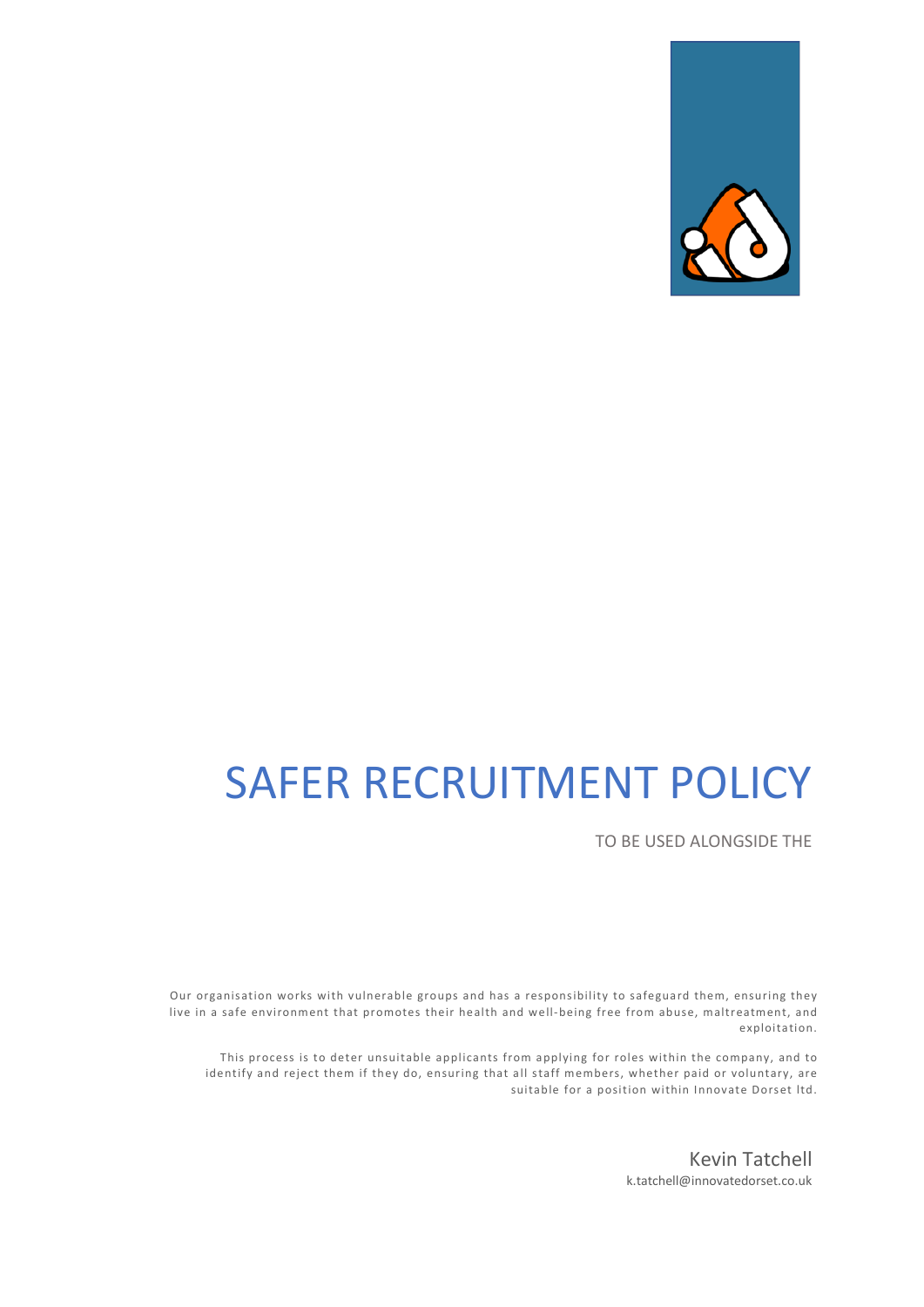# The Aim of this policy

*Children and vulnerable adults have the right to live free from harm. Therefore, one of Innovate Dorset's most important responsibilities is to ensure that unsuitable individuals are not allowed to work with vulnerable groups. Part of developing this environment is ensuring that all staff members, whether paid or voluntary, are suitable for a position working with vulnerable people by selecting the best possible applicants to vacancies within the company that have been through and completed all necessary requirements set out in this policy to ensure that unsuitable individuals are deterred, Identified, and rejected. While ensuring all candidates are treated fairly, clearly, and consistently in compliance with all relevant legislation. (Equality Act 2010)*

# Process

For quick reference, the guide below is a summary of the actions required.

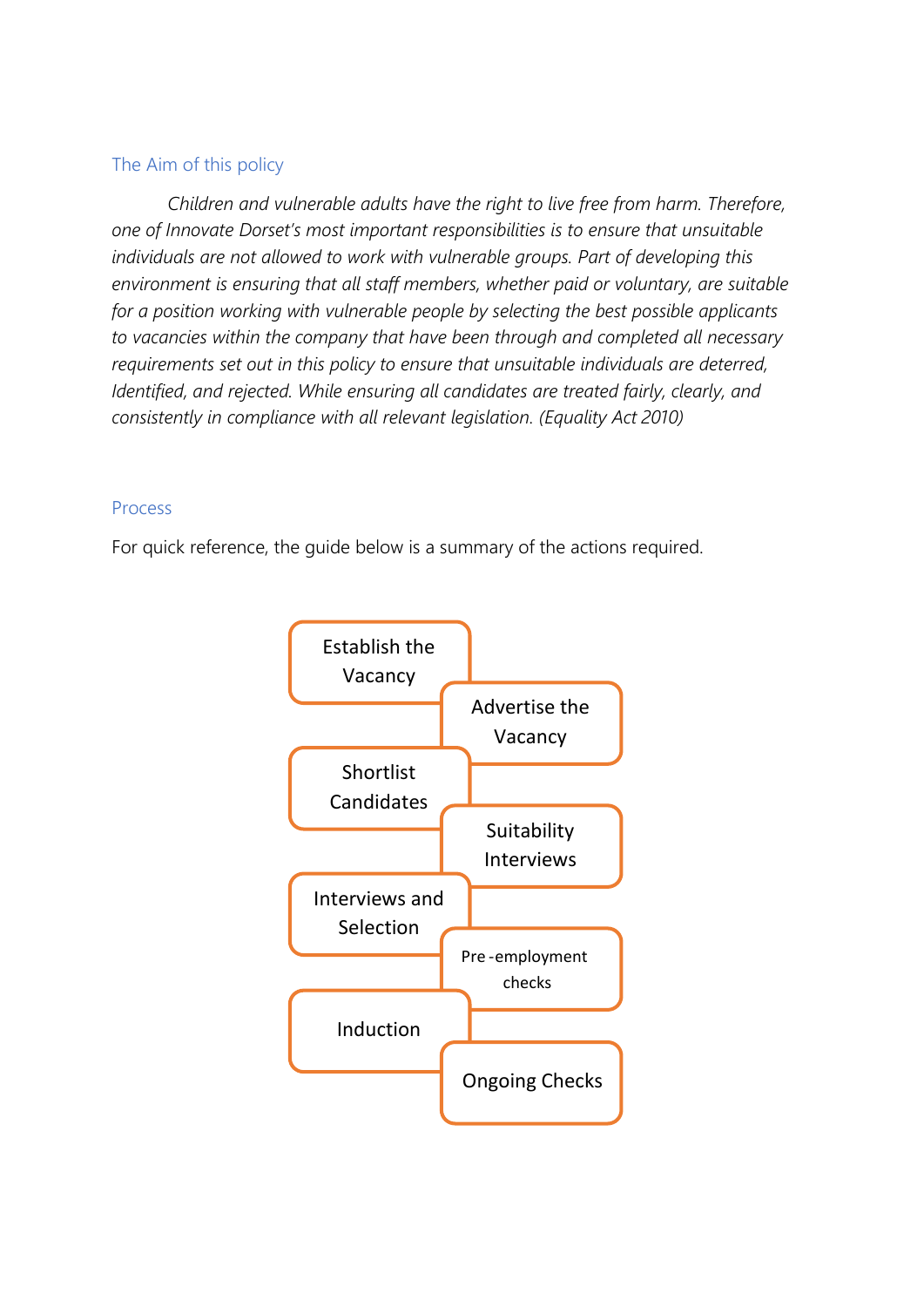# Recruitment and Selection Procedure

#### Establishing the Vacancy.

Ensure that a job description has been created for new vacancies and that amendments made to existing job roles are clear.

Ensure that approval for an up-to-date job description, placement on the organisational chart, and pay has been approved by the Company Director.

#### Advertising

Vacancies will be advertised using Indeed.com online platform to advertise any new vacancies for the company. This gives the company a wider audience to select from with the ability to screen some applicants with suitability questions at the time of applying.

All job vacancies with the company will be posted on the company's digital notice board for staff to view, as well as in paper form and placed on the Staff Notice Board.

All of our adverts will include the following 'Recruitment and Selection Policy Statement' which gives details of our equal opportunities policy and safe recruitment.

#### Recruitment and Selection Policy Statement

*"Innovate Dorset Ltd is committed to safeguarding and promoting the welfare of children, young people, and vulnerable groups. And we expect all staff and volunteers to share this commitment. As part of developing a safer environment, we will ensure that all successful applicants are subject to an enhanced DBS disclosure and with two independent references.*

*Innovate Dorset Ltd is committed to ensuring candidates are treated fairly, clearly, and consistently in compliance with all relevant legislation. (Equality Act 2010)"*

#### Identification of recruiting panel

Innovate Dorset Ltd insist on having a minimum of two people on our recruiting panel at the time of the interview. The same two people are involved at each step of the recruitment process. And at least one member of the panel will have attended training in "Safe Recruitment" procedures.

#### Job Application

All applicants must complete, in full, an application form and answer questions posed on the Indeed website. Applications without complete CV's or applications that have not completed the above process will not be accepted.

Existing staff members who wish to apply for any available advertised vacancies, must also apply through the Indeed.com website.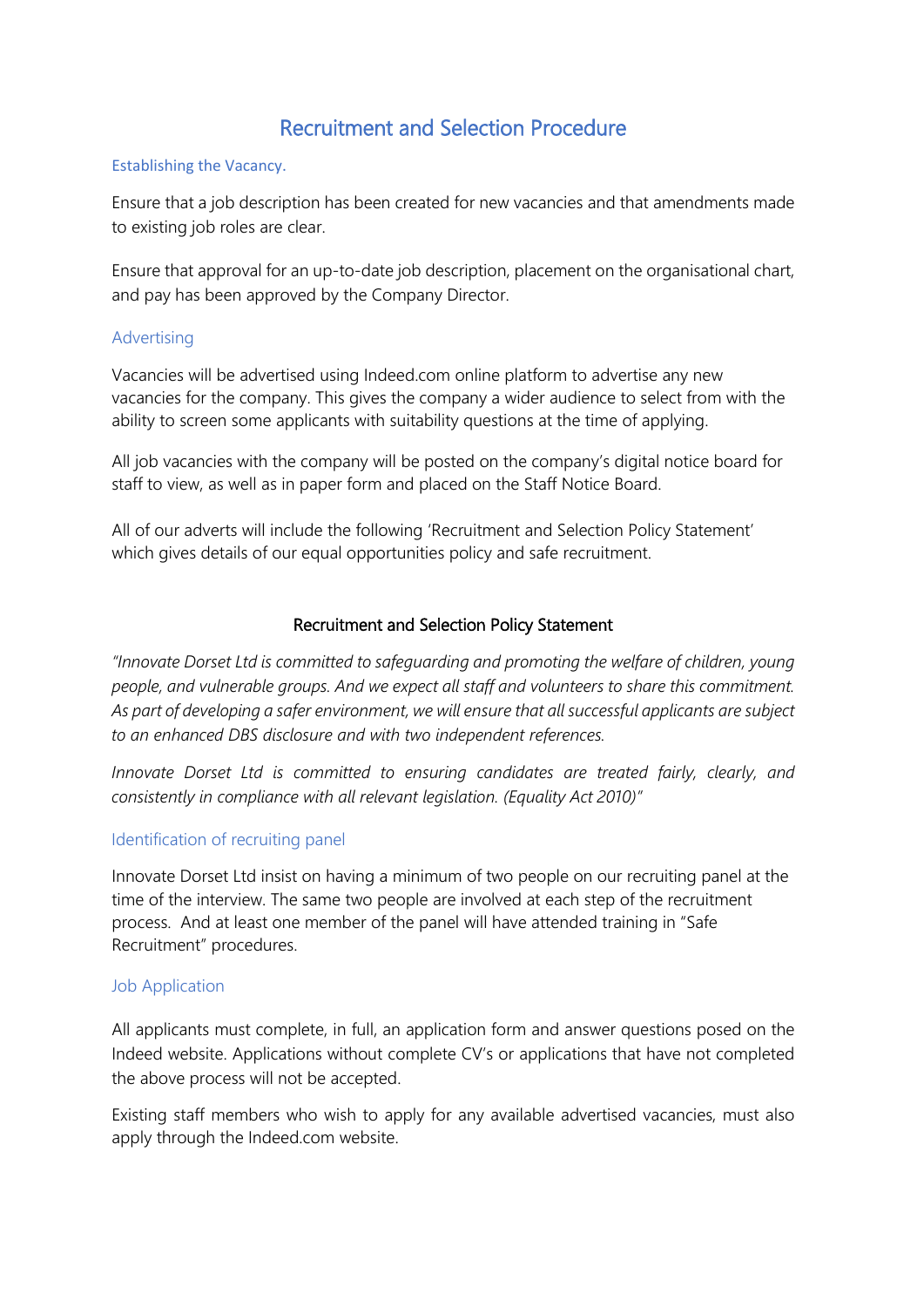# Shortlisting

We will shortlist all candidates against the person specification for the post. and ensure all applicants receive correspondence regardless of whether they are successful in reaching the interview stage or not.

We welcome applications from all sections of the community. Applicants will be considered on the basis of their suitability for the post, regardless of their marital status, age, gender, culture, religious belief, ethnic origin, or sexual orientation.

## Suitability Short-listing

All Shortlisted candidates are invited to attend a brief online meeting via our Teams/Zoom online platform, or the video platform provided by Indeed.com, successful candidates at this stage then move on to the full interview stage.

#### Interview stage

Final interviews are always face to face and held at the Hub building in Wimborne Minister. A minimum of two people, usually the manager or deputy manager and one senior member of staff, will sit on the interview panel, and both will be involved in the overall decision making.

At the interview, each candidate will be required to prove their identity against photo ID (for example a passport, birth certificate or driving licence) and also produce documents to prove they are eligible to work in the UK. The candidates will be questioned using the same set criteria and same questions. The questions will be formulated from the essential areas of youth work and education that the Innovate service provide.

Candidates will be scored for their answers and will be expected to answer against the following:

- $\triangleright$  to explain satisfactorily any gaps in employment
- $\triangleright$  to explain satisfactorily any anomalies or discrepancies in the information available
- $\triangleright$  to declare any information that is likely to appear on a DBS disclosure
- $\triangleright$  to demonstrate their capacity to safeguard and protect the welfare of children and young people

Each shortlisted candidate will be asked to take part in a practical exercise which will involve spending time interacting with the children, staff and where appropriate.

The manager and deputy will then select the most suitable person for this position based on these scores and their knowledge and understanding of our work and the needs of the company and make a final recommendation to the CEO for final approval to employ the candidate.

Each candidate will receive communication from the company stating whether they have been successful or not.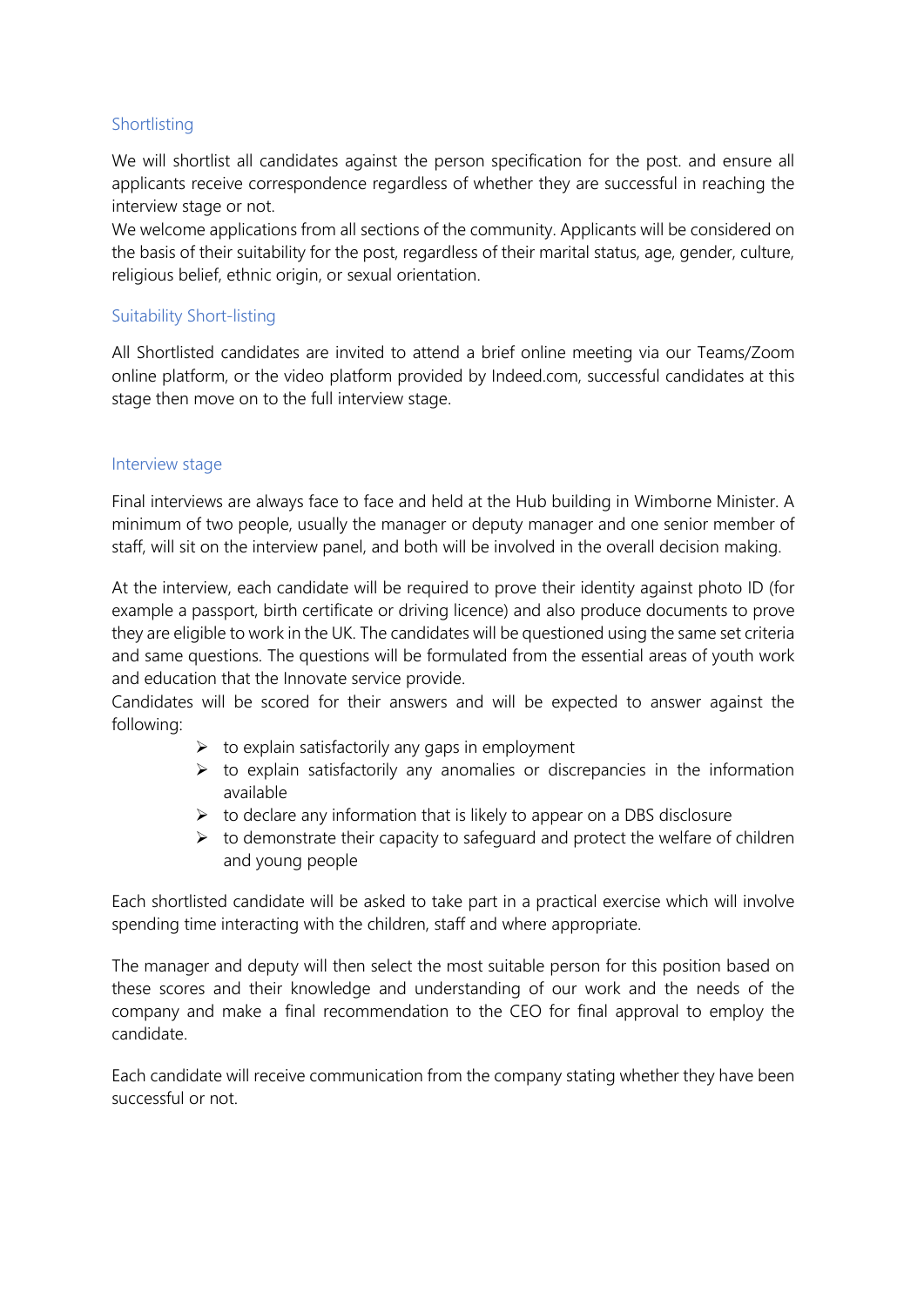## Pre-Employment checks

The successful candidate will be offered the position subject with at least two references from previous employment or in the case of a newly qualified student, a personal or professional reference. These references will be taken up BEFORE employment commences.

Referees will be sought directly from the referee. References or testimonials provided by the candidate on behalf of the Referee will never be accepted.

Referees will always be asked specific questions about:

- $\triangleright$  the candidates' suitability for working with children and young people
- $\triangleright$  any disciplinary warnings, including time expired warnings, that relate to the safeguarding of children
- $\triangleright$  the candidates' suitability for the new post

The successful candidate will be subject to an enhanced Disclosure and Barring Service (DBS) check whether they currently hold an enhanced DBS check or not. This will be initiated before the member of staff commences work and they will not have unsupervised access to any child or their records before this check comes back clear.

In addition to the above, the taking of photographs of any child will not be undertaken by any new member of staff without an up-to-date enhanced DBS (whether supervised or not) All qualifications will be checked against actual certificates and copies taken for their personnel files.

Failure to comply with any of the above or an unsuccessful DBS will result in the withdrawal of employment with Innovate Dorset Ltd."

#### Induction

For all new staff, a clearly written and structured induction programme is in place. The programme includes training, shadowing and opportunities to read and discuss the setting's policies and procedures.

All new staff will be allocated a buddy/mentor who will introduce them to the way in which the setting operates. And throughout the induction period, all new staff members will receive regular meetings with the deputy manager and their mentor to discuss how it's going and identify any further training and development needs.

### On-going checks

• Throughout their employment with Innovate Dorset Ltd, all staff members will continue to be subject to DBS checks every three years, continuing our commitment to safer recruitment.